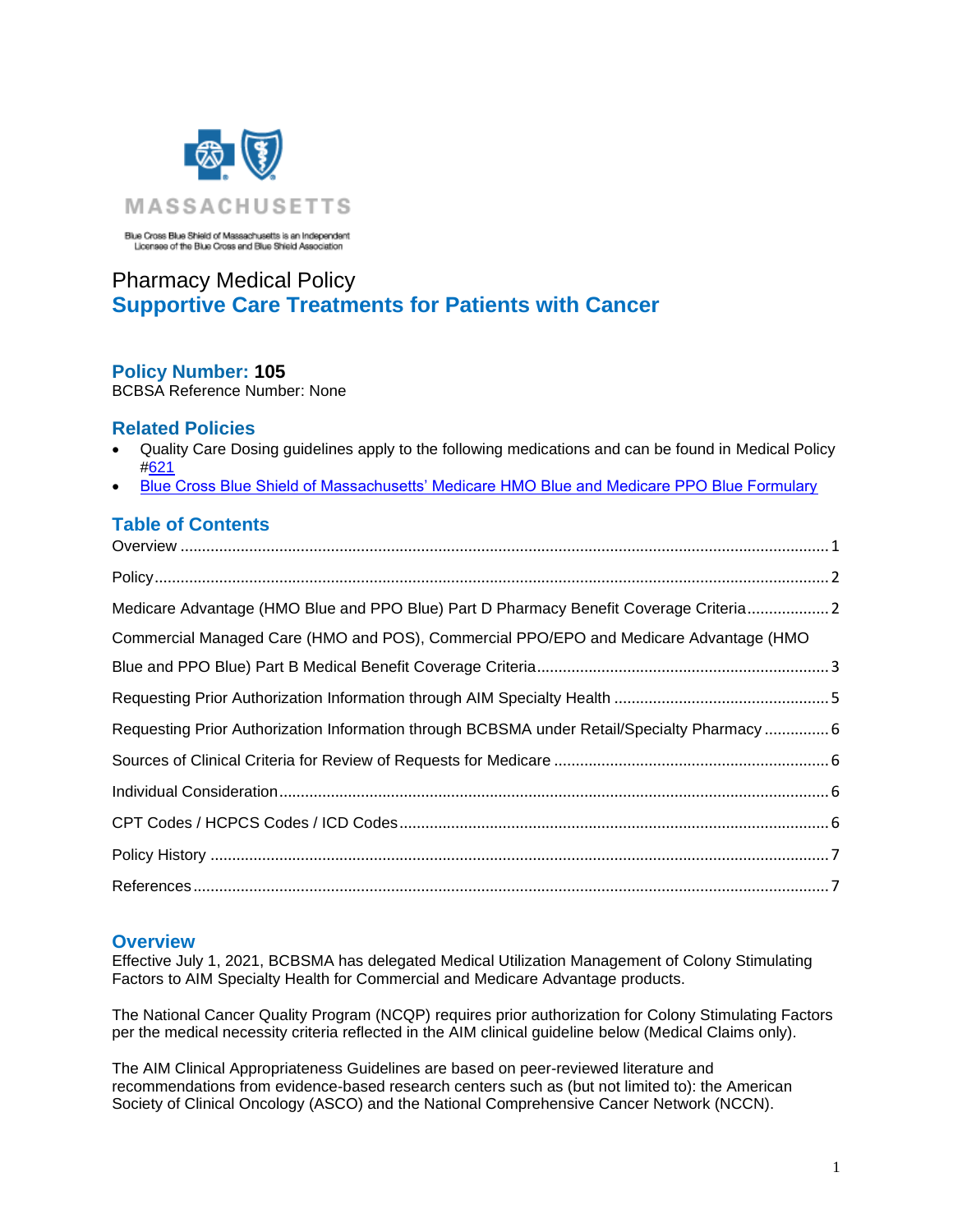**Note:** Medicare Retail Pharmacy Part D claims are excluded from this program and should be directed to BCBSMA Pharmacy Operations Department at (800) 366-7778.

# <span id="page-1-0"></span>**Policy**

# **Commercial Managed Care (HMO and POS), Commercial PPO/EPO and Medicare Advantage (HMO Blue and PPO Blue)**

Please refer to the chart below for the formulary status of the medications affected by this policy.

<span id="page-1-1"></span>**The following Medications may be approved when there is a contraindication or an adverse reaction to the use of TWO of the Preferred agents listed in the appropriate sections below**: Nivestym ® (filgrastim-aafi), Nyvepria ™ (pegfilgrastim-apgf), Neupogen ® (filgrastim), Releuko ™ (filgrastim-ayow), Neulasta ® (pegfilgrastim) or Neulasta ® OnPro® (pegfilgrastim) and relevant medical benefit (clinical appropriateness) criteria is met.

| <b>Preferred Drug / Step 1</b>                                   | <b>Status</b> | Non-Preferred Drug / Step 2                                                                                       |
|------------------------------------------------------------------|---------------|-------------------------------------------------------------------------------------------------------------------|
| Granix ® (Tbo-filgrastim)<br>Zarxio ® (filgrastim-sndz)          | PA required   | Neupogen ® (filgrastim)<br>Nivestym (filgrastim-aafi)<br>Releuko ™ (filgrastim-ayow)                              |
|                                                                  |               |                                                                                                                   |
| Fulphila ® (pegfilgrastim-jmdb)<br>Udenyca ™(pegfilgrastim-cbqv) | PA required   | Neulasta ® / OnPro®<br>(pegfilgrastim)<br>Ziextenzo ™ (pegfilgrastim-<br>bmez)<br>Nyvepria ™ (pegfilgrastim-apgf) |
|                                                                  |               |                                                                                                                   |
| Leukine ® (sargramostim)                                         | PA required   |                                                                                                                   |

Neulasta OnPro (pegfilgrastim), may ALSO be approved if **ALL** of the following are met AND the relevant medical benefit criteria is met:

- 1. The member cannot use preferred product pre-filled syringes due to inability to return to clinic for injection AND does not have access to home health for administration, **AND**
- 2. A caregiver is present, or the patient has the ability to trouble shoot issues independently, **AND**
- 3. The patient does not have a secondary need to come to clinic (e.g., for evaluation, hydration, or pump disconnect) and **ONE** of the following is met:
	- a. the member lives more than 50 miles from the healthcare facility
	- b. the clinic is not open, and the dose cannot be delayed until reopening
	- c. the member is wheelchair
	- d. the member is stretcher dependent.

# **Medicare Advantage (HMO Blue and PPO Blue) Part D Pharmacy Benefit Coverage Criteria**

To reference the criteria, click [Blue Cross Blue Shield of Massachusetts' Medicare HMO Blue and](https://medicare.bluecrossma.com/member-resources/pharmacy-benefits/medicare-advantage-pharmacy-benefits/formulary-overview)  [Medicare PPO Blue Formulary.](https://medicare.bluecrossma.com/member-resources/pharmacy-benefits/medicare-advantage-pharmacy-benefits/formulary-overview)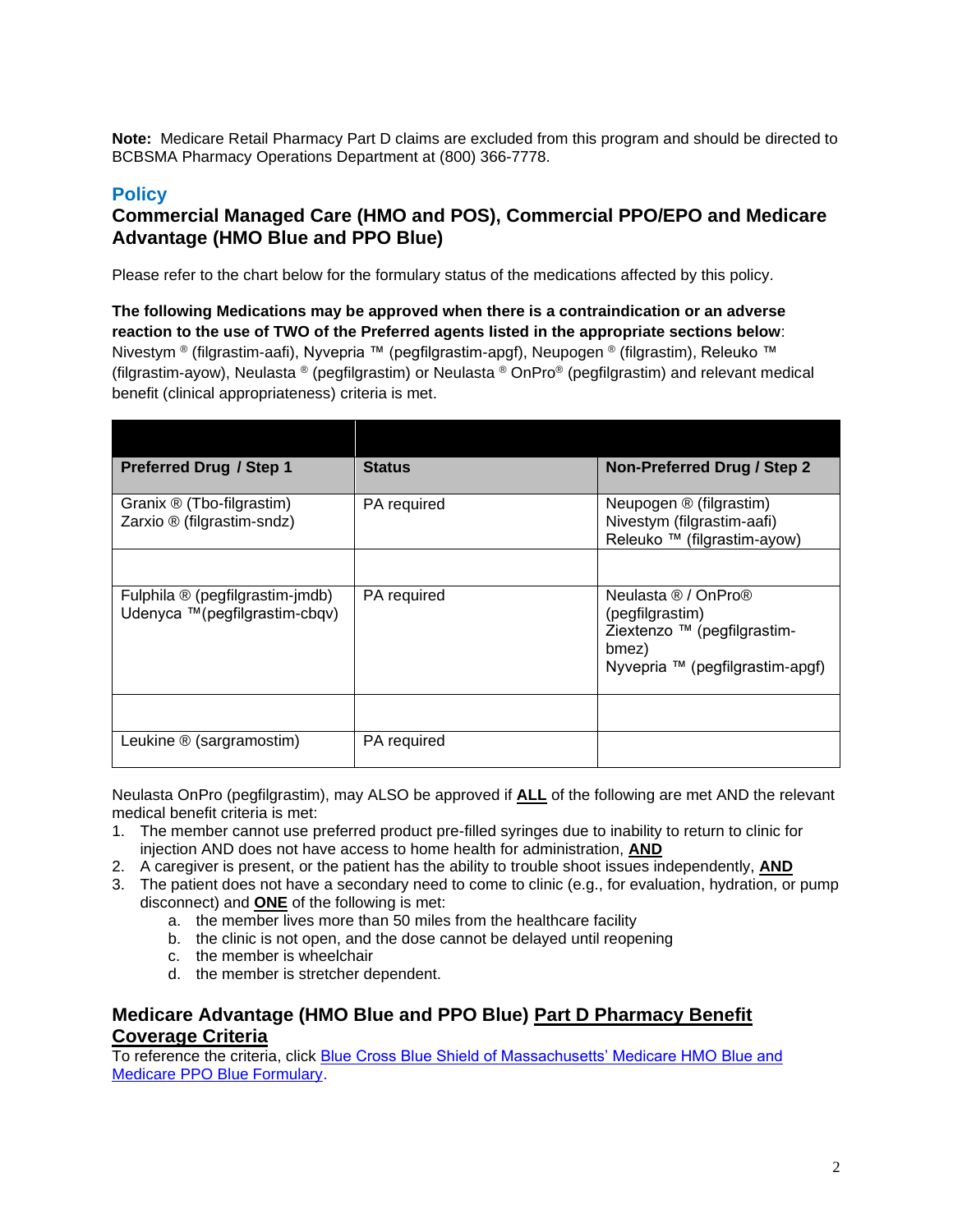# <span id="page-2-0"></span>**Commercial Managed Care (HMO and POS), Commercial PPO/EPO and Medicare Advantage (HMO Blue and PPO Blue) Part B Medical Benefit Coverage Criteria**

**Note:** Consideration should be given to equally effective and safe alternative chemotherapy treatment options that do not require colony stimulating factor (CSF) support, when available.

**We may cover Fulphila® (pegfilgrastim-jmdb), Granix® (Tbo-filgrastim), Udenyca™ (pegfilgrastimcbqv), and Zarxio® (filgrastim-sndz) for primary prophylaxis** of febrile neutropenia when **ALL** of the following criteria are met:

- The individual has a **non-myeloid malignancy** and is **NOT receiving chemotherapy with radiation concurrently**; **AND**
- Chemotherapy intent must include **ONE** of the following:
	- a. Curative intent (for example adjuvant treatment for early-stage disease), **OR**
	- b. Intent is survival prolongation, and the **use of a different regimen or dose reduction would reduce the likelihood of reaching the treatment goal, OR**
	- c. Intent is symptom management, and the **use of a different regimen or dose reduction would reduce the likelihood of reaching the treatment goal; AND**
	- The individual falls into **ONE** of the following risk categories for febrile neutropenia:
		- a. High risk of febrile neutropenia **(≥ 20%)** based on chemotherapy regimen risk (per AIM Febrile Neutropenia Risk Guideline), **OR**
		- b. Intermediate risk of febrile neutropenia **(≥ 10% but < 20%)** based on chemotherapy regimen risk (per AIM Febrile Neutropenia Risk Guideline), and **at least ONE** of the following significant risk factors:
			- I. Age  $> 65$
			- II. Poor performance status (ECOG 3 or 4, but chemotherapy still indicated)
			- III. Preexisting neutropenia, for example resulting from bone marrow damage or tumor infiltration (ANC  $<$  1500 mm<sup>3</sup>)
			- IV. Previous febrile neutropenia episode
			- V. Liver dysfunction, with bilirubin ≥ 1.0 or liver enzymes ≥ 2x upper limit of normal
			- VI. Presence of open wounds or active infections, when chemotherapy cannot be delayed in order to accommodate recovery
			- VII. Renal dysfunction with creatinine clearance of less than 50 mL/min
			- VIII. Poor nutritional status (baseline albumin less ≤ 3.5 g/dL or BMI less than 20)
			- IX. HIV infection (active) requiring ongoing antiviral therapy
			- X. High tumor volume and/or high symptom burden from disseminated or unresectable malignancy
			- XI. Multiple serious comorbid conditions in addition to the treated malignancy.

**We may cover Fulphila® (pegfilgrastim-jmdb), Granix® (Tbo-filgrastim), Udenyca™ (pegfilgrastimcbqv), and Zarxio® (filgrastim-sndz) for secondary prophylaxis** of febrile neutropenia when **ALL** of the following criteria are met:

**Secondary prophylaxis of febrile neutropenia is considered clinically appropriate** when there has been a previous neutropenic complication (in the absence of primary prophylaxis), and a change to the regimen (including dose reduction, schedule change, or change in therapy) would be expected to compromise patient outcome, particularly in the setting of curative intent.

**We may cover Fulphila® (pegfilgrastim-jmdb), Granix® (Tbo-filgrastim), Udenyca™ (pegfilgrastimcbqv), and Zarxio® (filgrastim-sndz) for adjunctive treatment** of febrile neutropenia (primary prophylaxis not given) when **ALL** of the following criteria are met:

**Adjunctive treatment of febrile neutropenia is considered clinically appropriate** when **ANY** of the following risk factors are present (in the absence of prior growth factor use within the same cycle of treatment):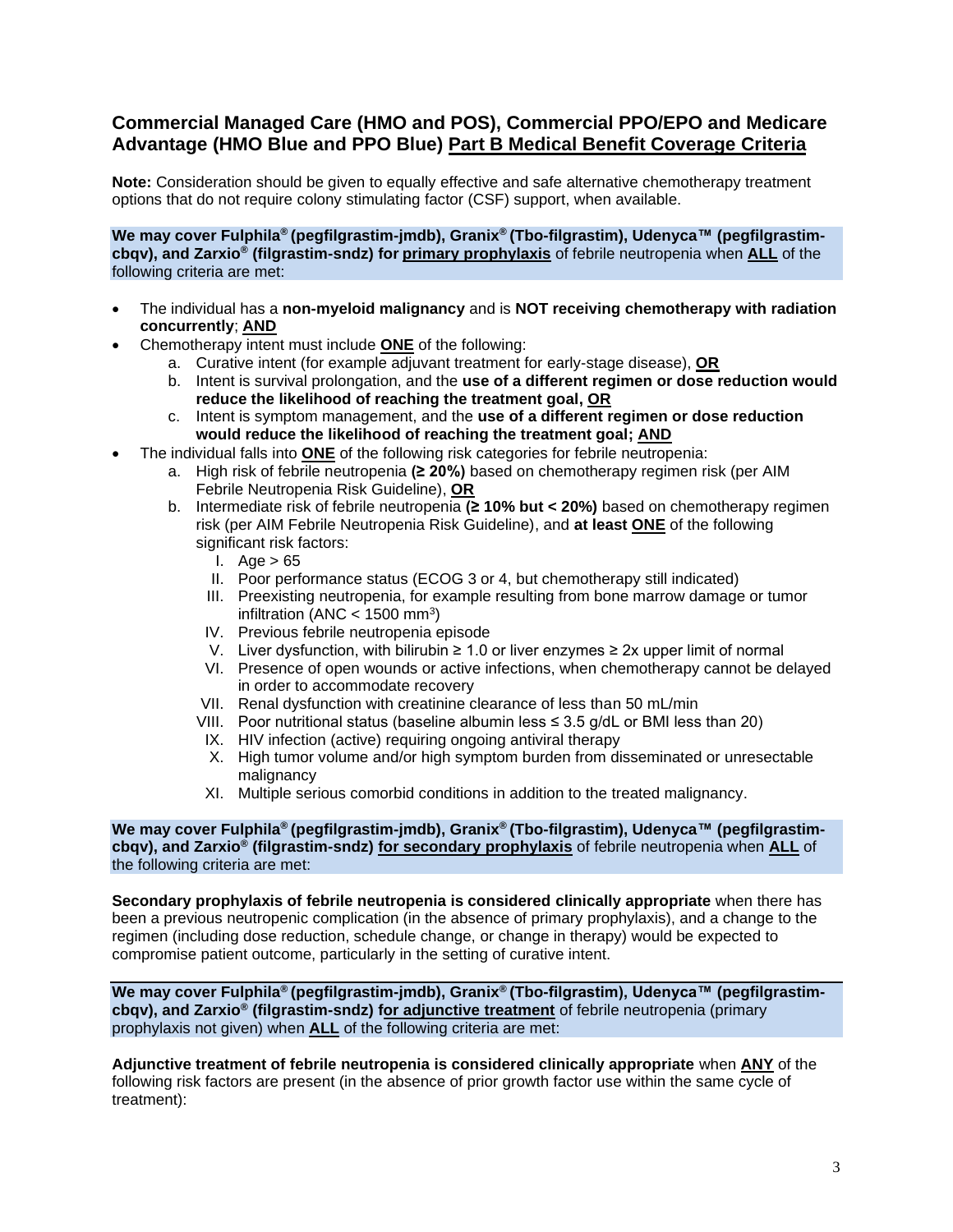- 1. Age  $> 65$
- 2. Neutrophil recovery is expected to be delayed (greater than 10 days)
- 3. Neutropenia is profound (less than  $0.1 \times 10^9$ )
- 4. Active pneumonia
- 5. Sepsis syndrome (hypotension and/or multi-organ damage/dysfunction noted)
- 6. Invasive fungal or opportunistic infection
- 7. Onset of fever during inpatient stay.

**Note:** *Febrile neutropenia is defined as an oral temperature > 38.3°C (101.0°F) or 2 consecutive readings of 38.0°C (100.4°F) for 1 hour, with an absolute neutrophil count less than 500 cells/microL (0.5 x 10<sup>9</sup> /L) or less than 1000 cells/microL and expected to fall below 500 cells/microL over the next 48 hours.*

**We may cover Granix® (Tbo-filgrastim), and Zarxio® (filgrastim-sndz)** for the following indications by growth factor type when the requirements below are met:

- 1. Acute lymphocytic leukemia (ALL)
	- a. After start of induction or first post-remission chemotherapy course; **OR**
	- b. As an alternate or adjunct to donor leukocyte infusions (DLI) for relapsed disease after transplant
- 2. Acute myeloid leukemia (AML)
	- a. After induction, reinduction, or consolidation; **OR**
	- b. As an alternate or adjunct to donor leukocyte infusions (DLI) for relapsed disease after transplant
- 3. Aplastic anemia, moderate or severe
- 4. Hairy cell leukemia
	- a. To treat severe neutropenia
- 5. Hematopoietic stem cell transplant
	- a. To promote bone marrow myeloid recovery, **OR**
	- b. To treat delayed or failed engraftment, **OR**
	- c. To mobilize stem cells for collection by pheresis
- 6. Myelodysplastic syndrome (MDS)
	- a. To treat recurrent infection, **OR**
	- b. To treat neutrophil count  $<$  500 mm<sup>3</sup>
- 7. Radiation exposure
	- a. Following radiation therapy in the absence of chemotherapy, if prolonged delays are expected, **OR**
	- b. After accidental or intentional body irradiation of doses greater than 2 Gy (hematopoietic syndrome of acute radiation syndrome)
- 8. Support for dose dense or dose intensive chemotherapy in **ANY** of the following scenarios:
	- a. Adjuvant treatment of high-risk breast cancer with combination therapy that includes anthracycline (doxorubicin or epirubicin)/cyclophosphamide followed by paclitaxel, **OR**
	- b. High-dose intensity methotrexate, vinblastine, doxorubicin, and cisplatin (HD-M-VAC) in urothelial cancer; **OR**
	- c. Chemotherapy intensification for newly diagnosed localized Ewing sarcoma.

#### **We may cover Fulphila® (pegfilgrastim-jmdb) and Udenyca™ (pegfilgrastim-cbqv)** for the following indications by growth factor type when the requirements below are met:

- 1. Acute lymphocytic leukemia (ALL)
	- a. After start of induction or first post-remission chemotherapy course
- 2. Hematopoietic stem cell transplant
	- a. To promote bone marrow myeloid recovery, **OR**
	- b. To treat delayed or failed engraftment
- 3. Myelodysplastic syndrome (MDS)
	- a. To treat recurrent infection, **OR**
	- b. To treat neutrophil count  $<$  500 mm<sup>3</sup>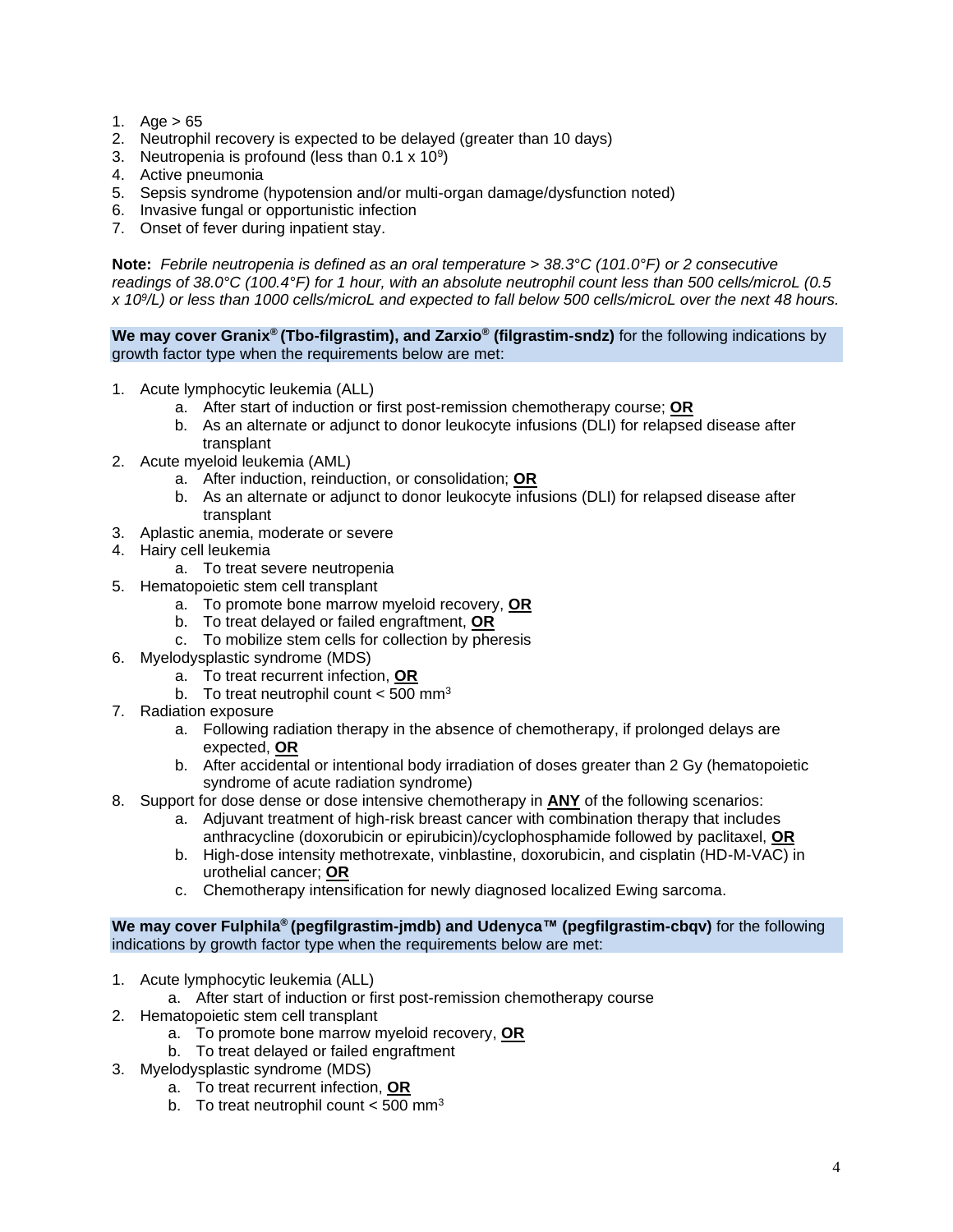- 4. Radiation exposure
	- a. After accidental or intentional body irradiation of doses greater than 2 Gy (hematopoietic syndrome of acute radiation syndrome)
- 5. Support for dose dense chemotherapy in **ANY** of the following scenarios:
	- a. Adjuvant treatment of high-risk breast cancer with combination therapy that includes anthracycline (doxorubicin or epirubicin)/cyclophosphamide followed by paclitaxel, **OR**
	- b. High-dose intensity methotrexate, vinblastine, doxorubicin, and cisplatin (HD-M-VAC) in urothelial cancer; **OR**
	- c. Chemotherapy intensification for newly diagnosed localized Ewing sarcoma.

#### **We may cover Leukine® (sargramostim)** for the following indications by growth factor type when the requirements below are met:

- 1. Acute lymphocytic leukemia (ALL)
	- a. After start of induction or first post-remission chemotherapy course
- 2. Acute myeloid leukemia (AML)
	- a. After induction, reinduction, for individuals over 55 years of age
- 3. Hematopoietic stem cell transplant
	- a. To promote bone marrow myeloid recovery, **OR**
	- b. To treat delayed or failed engraftment, **OR**
	- c. To mobilize stem cells for collection by pheresis
- 4. Myelodysplastic syndrome (MDS)
	- a. To treat recurrent infection, **OR**
	- b. To treat neutrophil count  $<$  500 mm<sup>3</sup>
- 5. Radiation exposure
	- a. After radiation therapy in the absence of chemotherapy, if prolonged delays are expected; **OR**
	- b. After accidental or intentional body irradiation of doses greater than 2 Gy (hematopoietic syndrome of acute radiation syndrome)
- 6. Support for dose dense chemotherapy in **ANY** of the following scenarios:
	- a. Adjuvant treatment of high-risk breast cancer with combination therapy that includes anthracycline (doxorubicin or epirubicin)/cyclophosphamide followed by paclitaxel, **OR**
	- b. High-dose intensity methotrexate, vinblastine, doxorubicin, and cisplatin (HD-M-VAC) in urothelial cancer; **OR**
	- c. Chemotherapy intensification for newly diagnosed localized Ewing sarcoma.

The use of multiple WBC growth factor agents for prophylaxis and/or adjunctive treatment within a given chemotherapy cycle is **NOT clinically indicated.**

We do not cover the medications listed above for other conditions not listed above

### <span id="page-4-0"></span>**Requesting Prior Authorization Information through AIM Specialty Health:**

Prior Authorization will be required when the medications are administered using a member's **medical benefit** in these settings:

- A clinician's or physician's office
- A home health care provider
- Outpatient hospital and dialysis settings
- Surgical day care.

To request prior authorization for the following products: Commercial Managed Care (HMO and POS), Commercial PPO/EPO and Medicare Advantage (HMO Blue and PPO Blue) please see instructions below.

- 1. Through the Blue Cross Blue Shield of Massachusetts website:
	- Log in to your Blue Cross Blue Shield of Massachusetts Provider Central account at [www.bluecrossma.com/provider.](file:///C:/Users/bbaker01/AppData/Local/Microsoft/Windows/Temporary%20Internet%20Files/Content.Outlook/9HFCA5DE/www.bluecrossma.com/provider)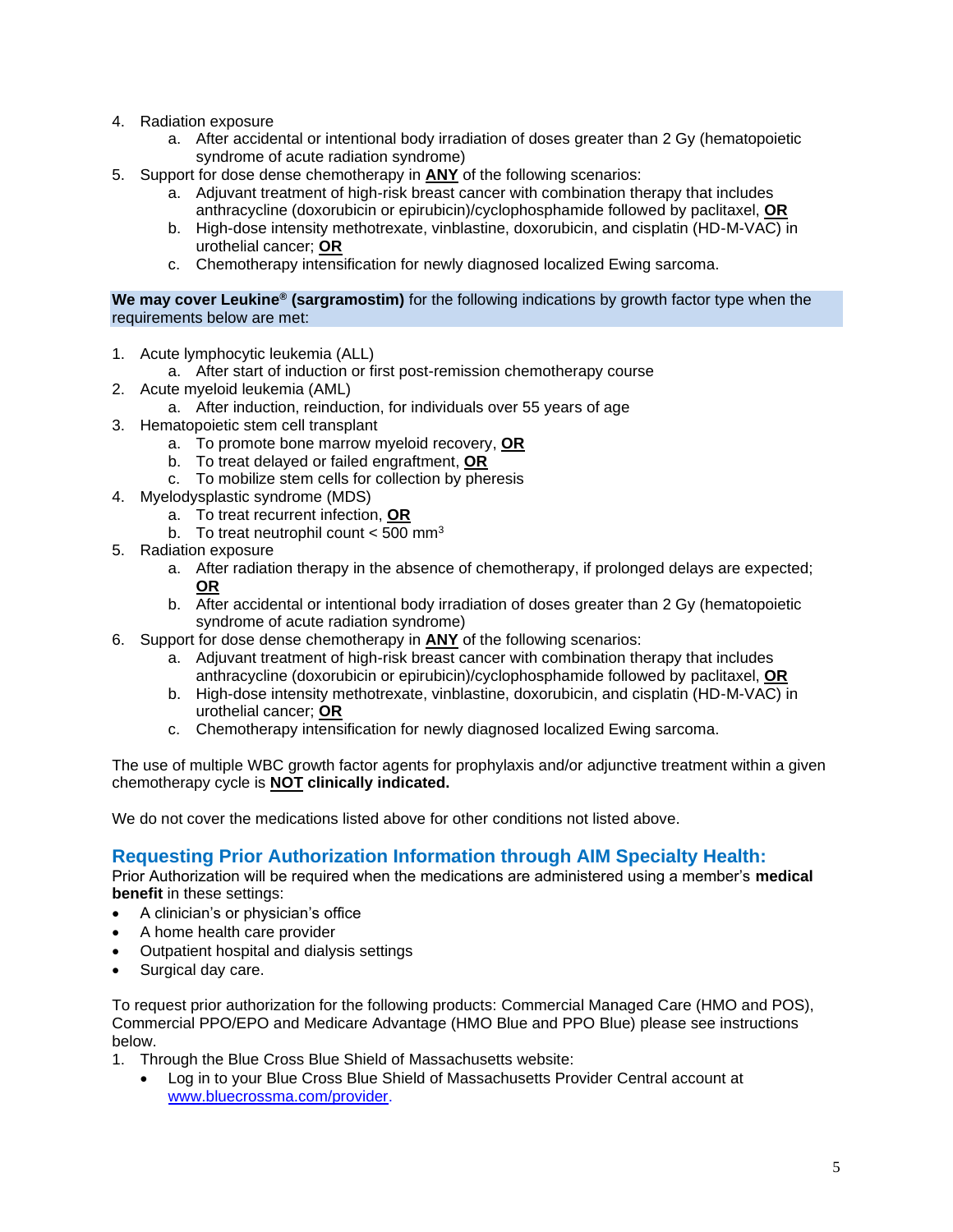- Click **eTools>AIM Specialty Health**
- Press **Go Now**
- 2. Going directly to AIM's *ProviderPorta*<sup>6M</sup> (registration required)
	- Go to [www.providerportal.com](http://www.providerportal.com/)
	- Or calling 1-866-745-1783 (when applicable).

# <span id="page-5-0"></span>**Requesting Prior Authorization Information through BCBSMA under Retail/Specialty Pharmacy:**

- All requests for outpatient retail pharmacy for indications listed and not listed on the medical policy guidelines may be submitted to BCBSMA Clinical Pharmacy Operations by completing the Prior [Authorization Form](http://www.bluecrossma.com/common/en_US/medical_policies/023%20E%20Form%20medication%20prior%20auth%20instruction%20prn.pdf) on the last page of this document.
- Physicians may also call BCBSMA Pharmacy Operations Department at (800) 366-7778 to request a prior authorization/formulary exception verbally. Patients must have pharmacy benefits under their subscriber certificates.

### <span id="page-5-1"></span>**Sources of Clinical Criteria for Review of Requests for Medicare**

When considering the multiple sources of clinical criteria for review of requests for Medicare Advantage members, AIM utilizes the following hierarchy to prioritize the criteria applicable to a given request:

- **First: National Coverage Determinations and other CMS guidance** (e.g., Medicare Policy Benefit Manual, Medicare Managed Care Manual, Medicare Claims Processing Manual, and the Medicare Learning Network).
- **Second: Local Coverage Determinations:** If there is no NCD, the clinical reviewers shall apply any applicable LCD. If there is an NCD but also a more specific LCD, then the LCD should be used to determine medical necessity of the request. Any LCAs containing reasonable and medically necessary indications for a particular item or service will be used along with their associated LCDs in order to make a determination.
- **Third: Health Plan Medical Policy:** If there is no applicable Coverage Determination, the clinical staff will apply any applicable Health Plan Medical Policy.
- **Fourth: Evidence-Based Medical Necessity Criteria:** In the absence of any of the above criteria or where the existing guidance provides insufficient clinical detail to help ensure that all approved services are reasonable and necessary, the physician reviewer will make a determination of medical necessity using objective, evidence-based criteria. AIM Guidelines is an internal resource available for commonly requested services.

### <span id="page-5-2"></span>**Individual Consideration**

All our medical policies are written for the majority of people with a given condition. Each policy is based on medical science. For many of our medical policies, each individual's unique clinical circumstances may be considered in light of current scientific literature. Physicians may send relevant clinical information for individual patients for consideration.

### <span id="page-5-3"></span>**CPT Codes / HCPCS Codes / ICD Codes**

*The following codes are included below for informational purposes. Inclusion or exclusion of a code does not constitute or imply member coverage or provider reimbursement. Please refer to the member's contract benefits in effect at the time of service to determine coverage or non-coverage as it applies to an individual member.*

*Providers should report all services using the most up-to-date industry-standard procedure, revenue, and diagnosis codes, including modifiers where applicable.*

### **CPT Codes**

There is no specific CPT code for this service.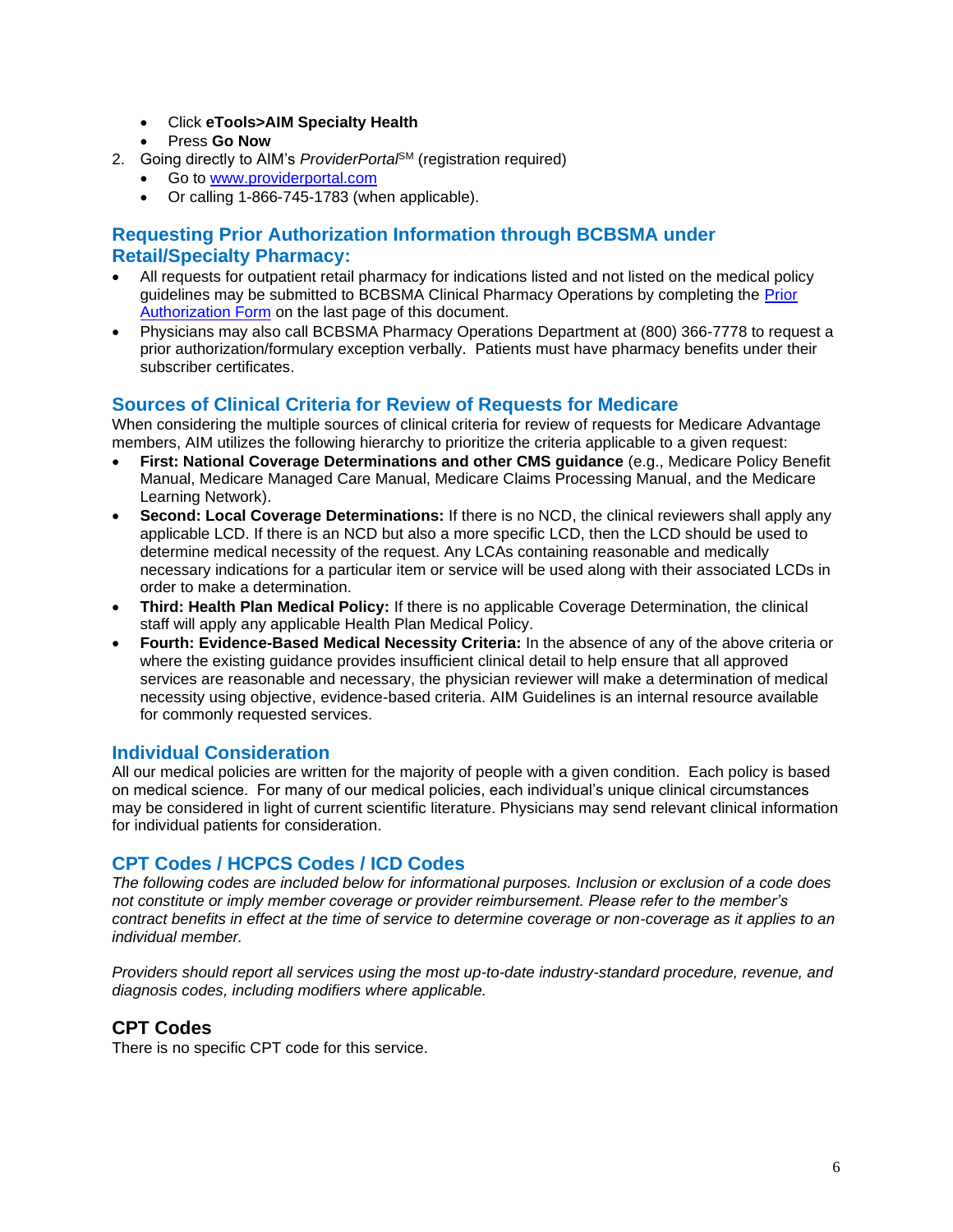# <span id="page-6-0"></span>**Policy History**

| <b>Date</b> | <b>Action</b>                                                                           |
|-------------|-----------------------------------------------------------------------------------------|
| 4/2022      | Updated to add Releuko (filgrastim) as non-preferred.                                   |
| 6/2021      | Special early launch of the new policy implemented for colony stimulating factor agents |
|             | to align with Quality Care Cancer Program (Medical Oncology). Effective 7/1/2021.       |

### <span id="page-6-1"></span>**References**

- 1. Aapro MS, Bohlius J, Cameron DA, et al.; European Organisation for Research and Treatment of Cancer. 2010 update of EORTC guidelines for the use of granulocyte-colony stimulating factor to reduce the incidence of chemotherapy-induced febrile neutropenia in adult patients with lymphoproliferative disorders and solid tumours. Eur J Cancer. 2011; 47(1):8-32.
- 2. Bennett CL, Djulbegovic B, Norris LB, Armitage JO. Colony-stimulating factors for febrile neutropenia during cancer therapy. N Engl J Med. 2013; 368(12):1131-1139.
- 3. Clark OA, Lyman G, Castro AA, et al. Colony stimulating factors for chemotherapy induced febrile neutropenia. Cochrane Database Sys Rev. 2003; (3):CD003039.
- 4. Cooper KL, Madan J, Whyte S, [Stevenson MD,](https://www.ncbi.nlm.nih.gov/pubmed/?term=Stevenson%20MD%5BAuthor%5D&cauthor=true&cauthor_uid=21943360) [Akehurst RL.](https://www.ncbi.nlm.nih.gov/pubmed/?term=Akehurst%20RL%5BAuthor%5D&cauthor=true&cauthor_uid=21943360) Granulocyte colony-stimulating factors for febrile neutropenia prophylaxis following chemotherapy: systematic review and meta-analysis. BMC Cancer. 2011; 11:404.
- 5. Crawford J, Armitage J, Balducci L, et al. Myeloid growth factors. J Natl Compr Canc Netw. 2013; 11(10):1266-1290.
- 6. Crawford J, Dale DC, Lyman GH. Chemotherapy-induced neutropenia: risks, consequences, and new directions for its management. Cancer. 2004; 100(2):228-237.
- 7. Freyer G, Jovenin N, Yazbek G, et al. Granocyte-colony stimulating factor (G-CSF) has significant efficacy as secondary prophylaxis of chemotherapy-induced neutropenia in patients with solid tumors: results of a prospective study. Anticancer Res. 2013; 33(1):301-307.
- 8. Hosmer W, Malin J, Wong M. Development and validation of a prediction model for the risk of developing febrile neutropenia in the first cycle of chemotherapy among elderly patients with breast, lung, colorectal, and prostate cancer. Support Care Cancer. 2011; 19(3):333-341.
- 9. Lyman GH, Abella E, Pettengell R. Risk factors for febrile neutropenia among patients with cancer receiving chemotherapy: a systemic review. Crit Rev Oncol Hematol. 2014; 90(3):190-199.
- 10. Lyman GH, Kuderer NM, Crawford J, et al. Predicting individual risk of neutropenic complications in patients receiving cancer chemotherapy. Cancer. 2011; 117(9):1917-1927.
- 11. Manko J, Walter-Croneck A, Jawniak D, et al. A clinical comparison of the efficacy and safety of biosimilar G-CSF and originator G-CSF in haematopoietic stem cell mobilization. Pharmacol Rep. 2014; 66(2):239-242.
- 12. Mhaskhar R, Clark OA, Lyman G, et al.; Colony-stimulating factors for chemotherapy-induced febrile neutropenia. Cochrane Database Syst Rev. 2014.
- 14. Sasse EC, Sasse AD, Brandalise SR, et al. Colony stimulating factors for prevention of myelosuppressive therapy induced febrile neutropenia in children with acute lymphoblastic leukaemia. Cochrane Database Syst Rev. 2005; (3):CD004139.
- 15. Schnipper LE, Smith TJ, Raghavan D, et al. American Society of Clinical Oncology identifies five key opportunities to improve care and reduce costs: the top five list for oncology. J Clin Oncol. 2012; 30(14):1715-1724.
- 16. Smith TJ, Khatcheressian J, Lyman G, et al. 2006 update of recommendations for the use of white blood cell growth factors: an evidence-based clinical practice guideline. J Clin Oncol. 2006; 24(19):3187-3205. Available at: [http://www.jco.org/cgi/reprint/JCO.2006.06.4451v2.pdf.](http://www.jco.org/cgi/reprint/JCO.2006.06.4451v2.pdf)
- 17. Smith TJ, Bohlke K, Lyman G. et al. Recommendations for the Use of WBC growth factors: American Society of Clinical Oncology Clinical Practice Guideline Update. J Clin Oncol. 2015; 33(28):3199- 3212.
- 18. Womer RB, West DC, Krailo MD, et al. Randomized controlled trial of interval-compressed chemotherapy for the treatment of localized Ewing sarcoma: A report from the Children's Oncology Group. J Clin Oncol. 2012; 30(33):4148-4154.
- 19. Granix [Product Information]. North Wales, PA. Sicor Biotech UAB/Teva Pharmaceuticals; December 19, 2014. Available